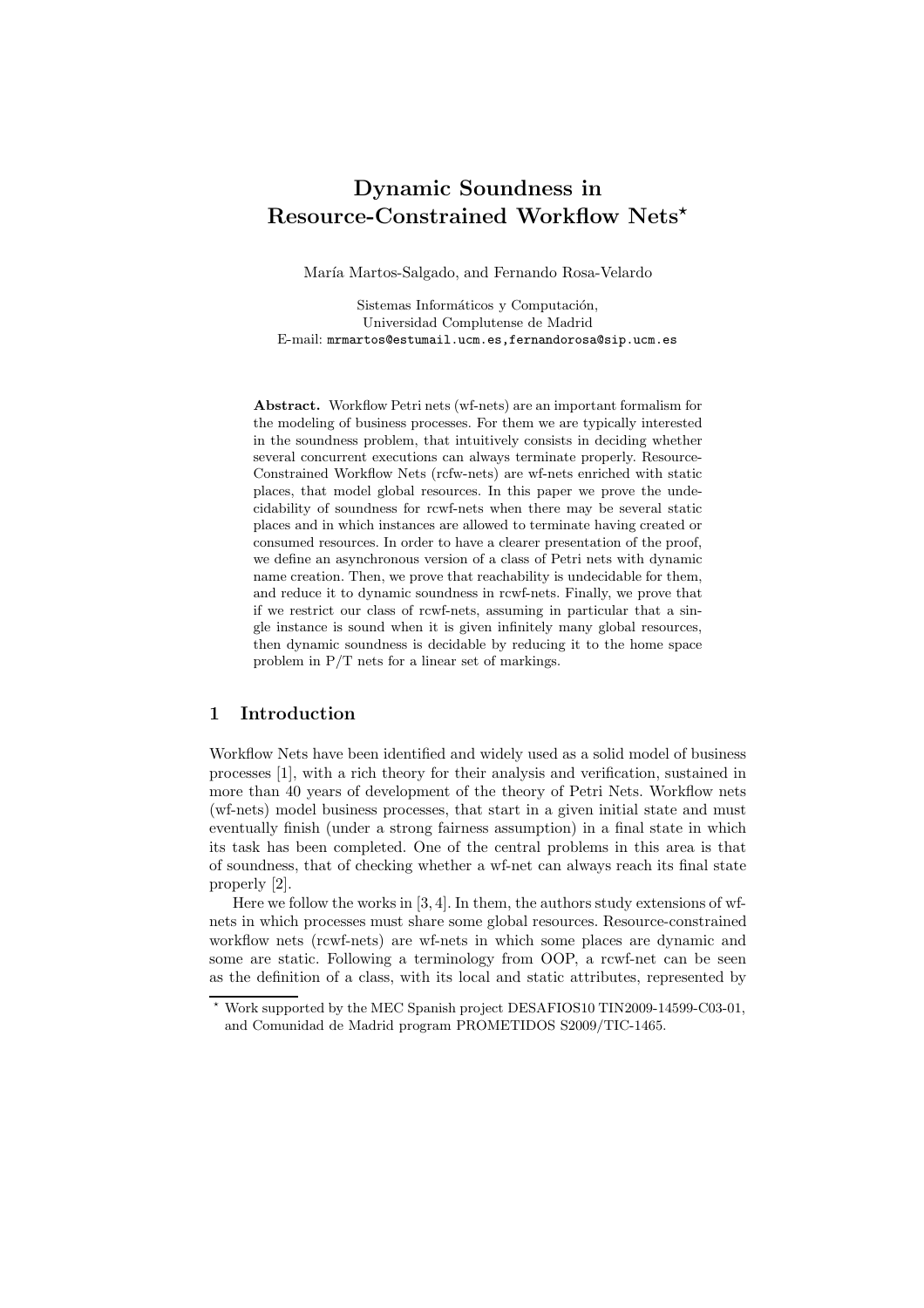dynamic and static places, respectively. Then, the rcwf-net can be instantiated several times, but every instance must share the tokens in static places.

Even if a singe instance of a rcwf-net is sound, several instances could deadlock because of static places. In [3] the authors define dynamic soundness, which essentially amounts to the condition stating that any number of instances running simultaneously can always reach the final state, that in which all the tasks have been completed.

In both works, the authors consider rcwf-nets that do not create or consume static resources, that is, rcwf-nets that always return a global resource after using it. In particular, the behavior of a single instance of a rcwf-net is such that the number of tokens in the static places in the initial and final markings coincide. Under this assumption, the number of tokens in the static places is bounded by the number of tokens in the initial marking. The authors prove in [3] that dynamic soundness is decidable whenever there is only a single static place, that is, whenever there is a single type of global resources. Recently, [4] further studies the problem of dynamic soundness, extending the previous result to rcwf-nets with any number of static places, but considering a fixed number of initial resources (unlike in [3], in which the existence of a minimal number of resources for which the rcwf-net is sound is part of the problem). Under these assumptions, it is enough for the authors to study the absence of deadlocks.

In this paper we continue the works in [3, 4] by studying the problem of dynamic soundness for rcwf-nets with any number of static places, and without restricting their behavior so that instances can terminate their task having created new global resources or having consumed some.

We prove that dynamic soundness under these hypotheses is undecidable. It is to the best of our knowledge the first undecidability result regarding soundness in wf-nets (without special arcs like inhibitor or reset arcs [5]). The proof considers a class of colored Petri nets with dynamic fresh name creation that we have defined in previous works  $[6]$ , called  $\nu$ -PN. It is based on a non-trivial reduction of reachability in  $\nu$ -PN, which is undecidable [7, 8], to dynamic soundness in rcwfnets. Moreover, we believe that the simulation of  $\nu$ -PN by means of rcwf-nets, and the reduction of the reachability problem, are interesting by themselves, and could be used to obtain other decidability/undecidability results.

Finally, we consider the same problem for a subclass of rcwf-nets, arguably a sensible subclass of rcwf-nets. We will consider rcwf-nets which are sound for a single instance (that is, such that a single instance can always finish properly) whenever it is provided with infinitely many resources, and such that every transition may contribute to the completion of the task. We will prove that dynamic soundness in this case can be reduced to a home space problem in ordinary  $P/T$  nets, which is decidable [9, 10].

The rest of the paper is organized as follows. Section 2 presents the basic concepts we will need, like  $P/T$  nets and  $\nu$ -PN. Section 3 defines asynchronous  $\nu$ -PN and proves undecidability of reachability for them. In Sect. 4 we present our rcwf-nets, in terms of asynchronous  $\nu$ -PN. Section 5 proves that dynamic soundness is undecidable for rcwf-nets. In Sect. 6 we consider a restricted version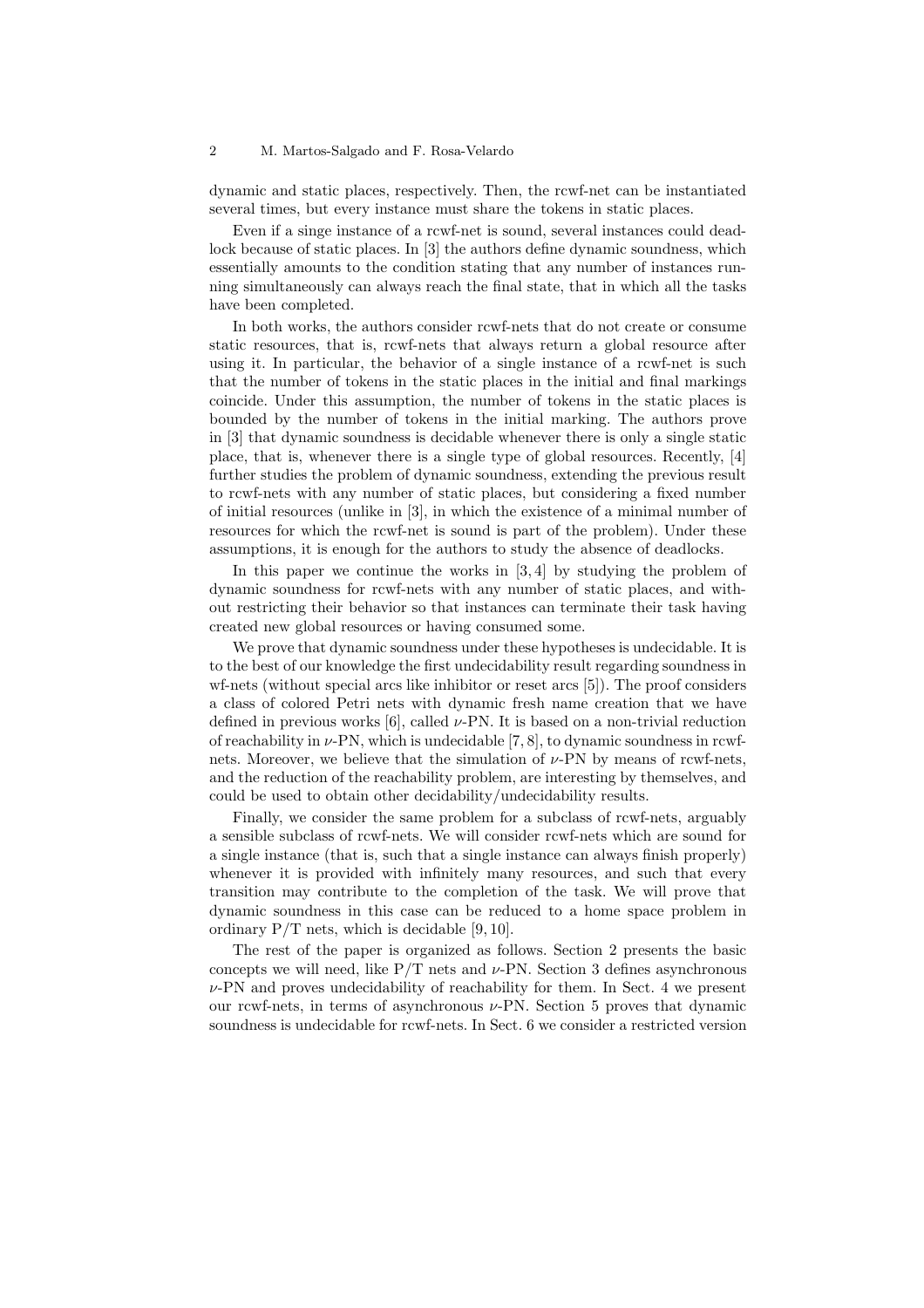of the problem, and prove decidability in this case. Finally, Sect. 7 presents our conclusions and directions for further study.

## 2 Preliminaries

A (finite) multiset m over a set A is a mapping  $m : A \to \mathbb{N}$ . We denote by  $A^{\oplus}$ the set of finite multisets over A. For two multisets  $m_1$  and  $m_2$  over A we define  $m_1+m_2 \in A^{\oplus}$  by  $(m_1+m_2)(a) = m_1(a)+m_2(a)$  and  $m_1 \subseteq m_2$  if  $m_1(a) \leq m_2(a)$ for every  $a \in A$ . When  $m_1 \subseteq m_2$  we can define  $m_2 - m_1 \in A^{\oplus}$  by  $(m_2 - m_1)(a) =$  $m_2(a) - m_1(a)$ . We denote by  $\emptyset$  the empty multiset, that is,  $\emptyset(a) = 0$  for every  $a \in A$ . Finally, for  $\lambda \in \mathbb{N}$  and  $m \in A^{\oplus}$  we define  $\lambda * m = m + \lambda + m \in A^{\oplus}$ .

**Petri Nets.** A Place/Transition Net [11] (P/T net for short) is a tuple  $N =$  $(P, T, F)$ , where P is a finite set of places, T is a finite set of transitions (disjoint with P) and F :  $(P \times T) \cup (T \times P) \rightarrow \mathbb{N}$  is the flow function. P/T nets are depicted as usual: places are drawn by circles, transitions are drawn by boxes and  $F$  is represented by arrows labeled by a natural, that is, we draw an arrow from x to y labeled by  $F(x, y)$  (or without any label if  $F(x, y) = 1$ ). We do not show the arrow whenever  $F(x, y) = 0$ .

A marking of N is an element of  $P^{\oplus}$ . For a transition t we define  $\bullet t \in P^{\oplus}$ as  $\bullet$   $t(p) = F(p, t)$ . Analogously, we take  $t^{\bullet}(p) = F(t, p)$ . A marking m enables a transition  $t \in T$  if  $\bullet t \subseteq m$ . In that case t can be fired, reaching the marking  $m' = (m - \cdot t) + t^{\bullet}$ , in which case we write  $m \stackrel{t}{\rightarrow} m'$ .

Given a P/T net  $N = (P, T, F)$  with initial marking  $m_0$ , we say that a place  $p \in P$  is *bounded* if there exists  $b \in \mathbb{N}$  such that for each reachable marking m,  $m(p) \leq b$ . It is bounded if all its places are bounded. Boundedness is decidable for P/T nets. Moreover, the problem of deciding whether a place is bounded, is also decidable [10]. Given a P/T net N, a marking  $m_0$  and a set H of markings of N, we say that  $H$  is a home space if for every reachable marking m, there is a marking  $m' \in \mathcal{H}$  reachable from m.

The problem of deciding whether a linear set of markings is a home space is decidable too [10, 9]. A linear set of markings of a  $P/T$  net N is a set of markings that can be obtained as linear combinations of markings of N. More precisely, a marking  $m_0$  and a finite set of markings  $\{m_1, ..., m_n\}$  define the linear set of markings  $\mathcal{L} = \{m_0 + \sum_{i=1}^n \lambda_i * m_i \mid \lambda_i \in \mathbb{N}\}.$ 

Workflow Petri Nets. We will use the definition in [4]. A workflow Petri net (shortly a wf-net) is a  $P/T$  net  $N = (P, T, F)$  such that:

- there are *in*, *out* ∈ P with  $\bullet$ *in* = Ø and *out* $\bullet$  = Ø,
- − for each  $p \in P \setminus \{in, out\}$ ,  $\bullet p \neq \emptyset$  and  $p^{\bullet} \neq \emptyset$ .

The second condition intuitively states that all the places contribute to the completion of the task. In this paper, we can always force that condition to be satisfied, so that we will from now on ignore it.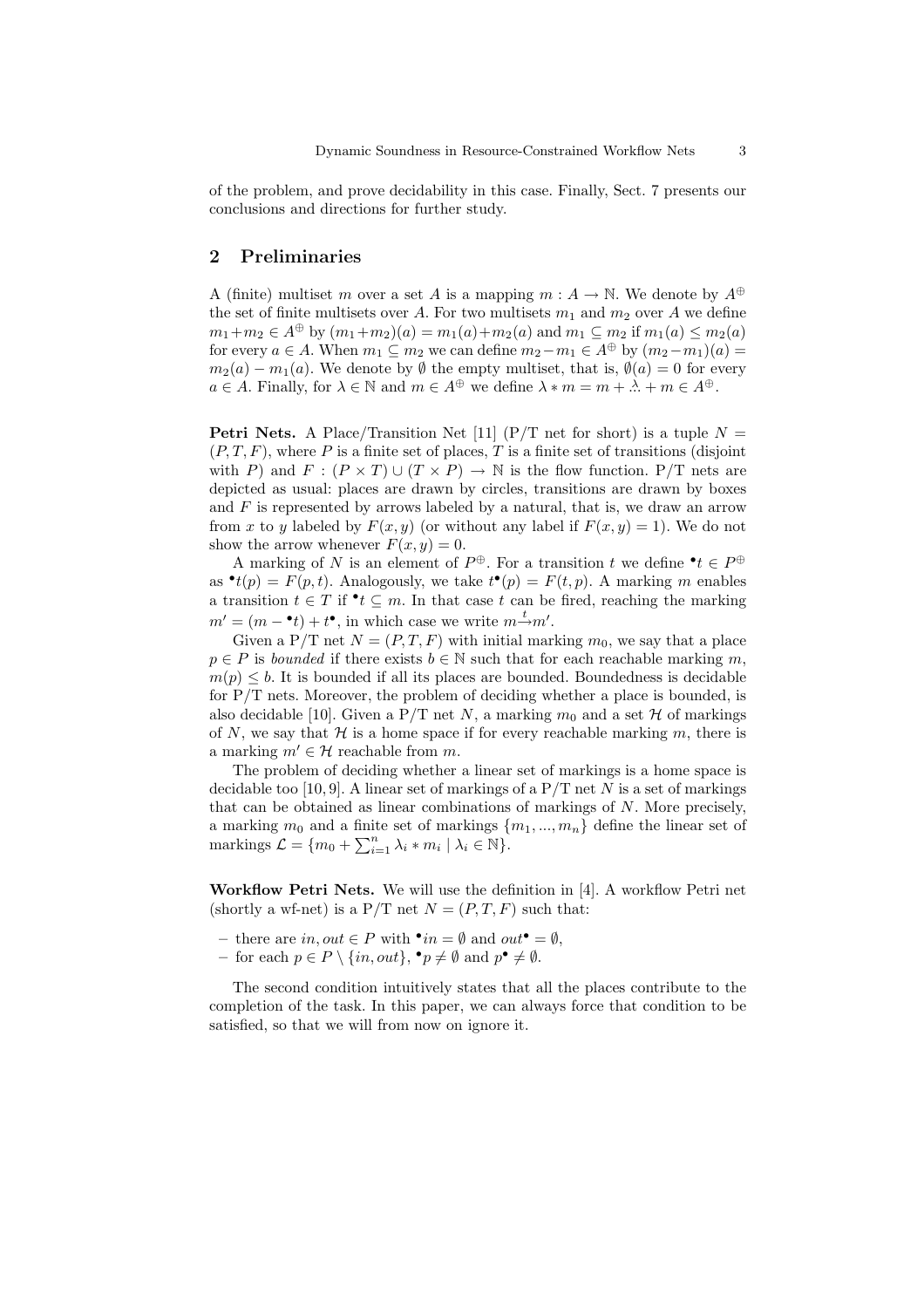

Fig. 1. Two simple  $\nu$ -PN

Petri Nets with dynamic name creation. Now we briefly define  $\nu$ -PN [6]. We consider an infinite set *Id* of names, a set *Var* of variables and a subset of special variables  $\Upsilon \subset Var$  for name creation. A v-PN is a tuple  $N = (P, T, F)$ , where P and T are finite disjoint sets, and  $F : (P \times T) \cup (T \times P) \rightarrow Var^{\oplus}$ .

A *marking* is a mapping  $m : P \to Id^{\oplus}$ . We denote by  $\emptyset$  the empty marking, that which satisfies  $\emptyset(p) = \emptyset$  for all  $p \in P$ . We write  $Id(m)$  to denote the set of names that appear in m. We denote by  $Var(t)$  the set of variables in arcs adjacent to t. Analogously, we will write  $Var(p)$  for the set of variables adjacent to a place p. A mode is a mapping  $\sigma : Var(t) \rightarrow Id$ . A transition t can be fired with mode  $\sigma$  for a marking m if for all  $p \in P$ ,  $\sigma(F(p, t)) \subseteq m(p)$  and for every  $\nu \in \Upsilon$ ,  $\sigma(\nu) \notin m(p)$  for all p. In that case we have  $m \stackrel{t}{\rightarrow} m'$ , where  $m'(p) = (m(p) - \sigma(F(p, t))) + \sigma(F(t, p))$  for all  $p \in P$ .

In order to keep usual notations in  $P/T$  nets, we will assume that there is a "distinguished" color  $\bullet \in Id$ . By "name" we mean any color different from  $\bullet$ . Moreover, we will use a distinguished variable  $\epsilon$  that can only be instantiated to •, which will be omitted in our figures. Thus, we can manage ordinary black tokens with the same notations as in P/T nets.

The reachability problem is undecidable for  $\nu$ -PN [7,8], that is, given  $m_0$ and  $m_f$ , markings of a v-PN N, the problem of deciding whether  $m_0 \rightarrow^* m_f$ is undecidable. By following a standard reduction that removes  $m_f$ , we can prove that the problem of deciding whether the empty marking is reachable is also undecidable. Moreover, without loss of generality we can assume that  $m_0$ contains a single token.

### 3 Asynchronous  $\nu$ -PN

Intuitively, one can see each name in a  $\nu$ -PN as a process. Then, we can see a firing of a transition in which different names are involved as a synchronization between the corresponding processes.

Next, we prove that we can assume that actually each process can only synchronize with a global shared memory, so that a synchronization between two processes must be achieved via this shared memory. Technically, we will use ordinary black tokens to represent this global memory, and names to represent processes.

**Definition 1.** An asynchronous  $\nu$ -PN is a  $\nu$ -PN  $(P, T, F)$  such that: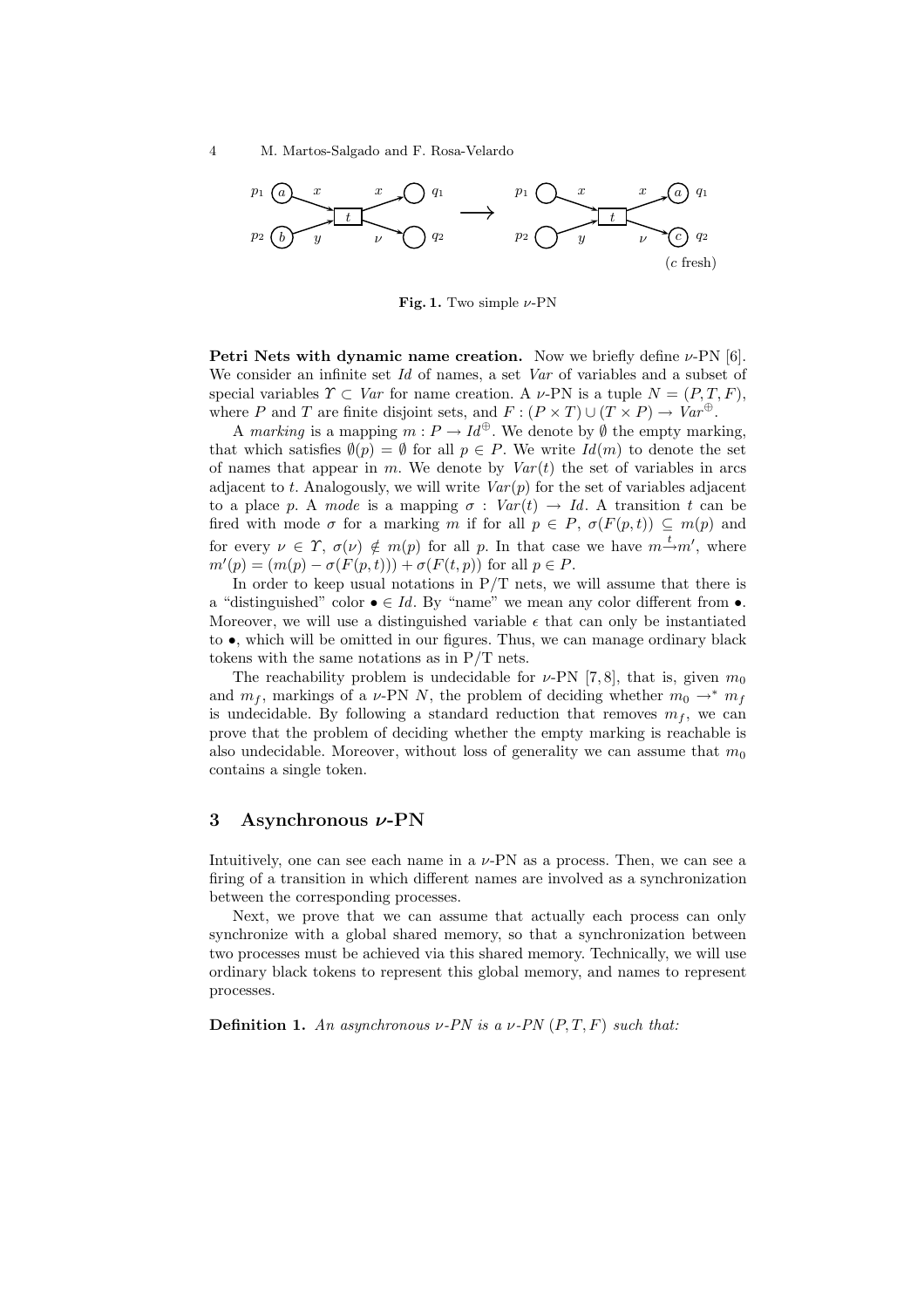

Fig. 2. Simulation of the  $\nu$ -PN in the left of Fig. 1 by an asynchronous  $\nu$ -PN

- *− for each*  $t \in T$ *, either*  $Var(t) \subset \{v, \epsilon\}$  *<i>or*  $Var(t) \subset \{x, \epsilon\}$ *,*
- $-$  *for each*  $p \in P$ *, either*  $Var(p) = \{x\}$  *or*  $Var(p) = \{\epsilon\}.$

We call static places those  $p \in P$  with  $Var(p) = {\epsilon}$ , and dynamic places those  $p \in P$  with  $Var(p) = \{x\}$ . We will write  $P = P_S \cup P_D$ , with  $P_S$  the set of static places and  $P_D$  the set of dynamic places. Thus, we will disallow a situation in which  $x, y \in Var(t)$ . Let us now see that asynchronous  $\nu$ -PN can simulate  $\nu$ -PN so that reachability is preserved.

**Proposition 1.** Let  $N$  be a  $\nu$ -PN, and  $m_0$  a marking of  $N$ . There is an asyn*chronous*  $\nu$ -PN N' and a marking  $m'_0$  of N' such that  $m_0 \rightarrow^* \emptyset$  *iff*  $m'_0 \rightarrow^* \emptyset$ .

*Proof (sketch)*. We simulate each transition t by the sequential firing of several transitions satisfying the requirement above. Assume  $Var(t) = \{x_1, ..., x_n\}$ . We add transitions  $t_1, ..., t_n$  so that  $t_i$  is used to remove and add the tokens to which  $x_i$  is instantiated (using each of them a single variable x for that purpose). In order to guarantee that they are fired sequentially, we add auxiliary places, controlled by arcs labeled by  $\epsilon$ . One of these auxiliary places also guarantees that the simulation of a transition is done atomically, that is, whenever such a simulation is started, no other simulation can start until the former has finished. Notice that this simulation can introduce deadlocks (for instance, when we fire  $t_1$  but we cannot continue with  $t_2$  due to abscess of tokens), but it does preserve reachability. Fig. 2 illustrates the previous construction when  $Var(t) = \{x, y\}.$ 

Corollary 1. *Reachability of* ∅ *is undecidable for asynchronous* ν*-PN.*

#### 4 Resource-constrained workflow nets

We propose here a presentation of rcwf-nets slightly different from the presentation of [3], though equivalent. We directly define rcwf-nets using (asynchronous)  $\nu$ -PN, in order to shorten the gap between rcwf-nets and  $\nu$ -PN.

Given a  $\nu$ -PN  $N = (P, T, F)$  and  $x \in Var$  we define the P/T net  $N_x =$  $(P, T, F_x)$ , where  $F_x(n,m) = F(n,m)(x)$ . Moreover, for  $Q \subseteq P$ , by  $F|_Q$  we mean F restricted to  $(Q \times T) \cup (T \times Q)$ . We are now ready to define rcwf-nets.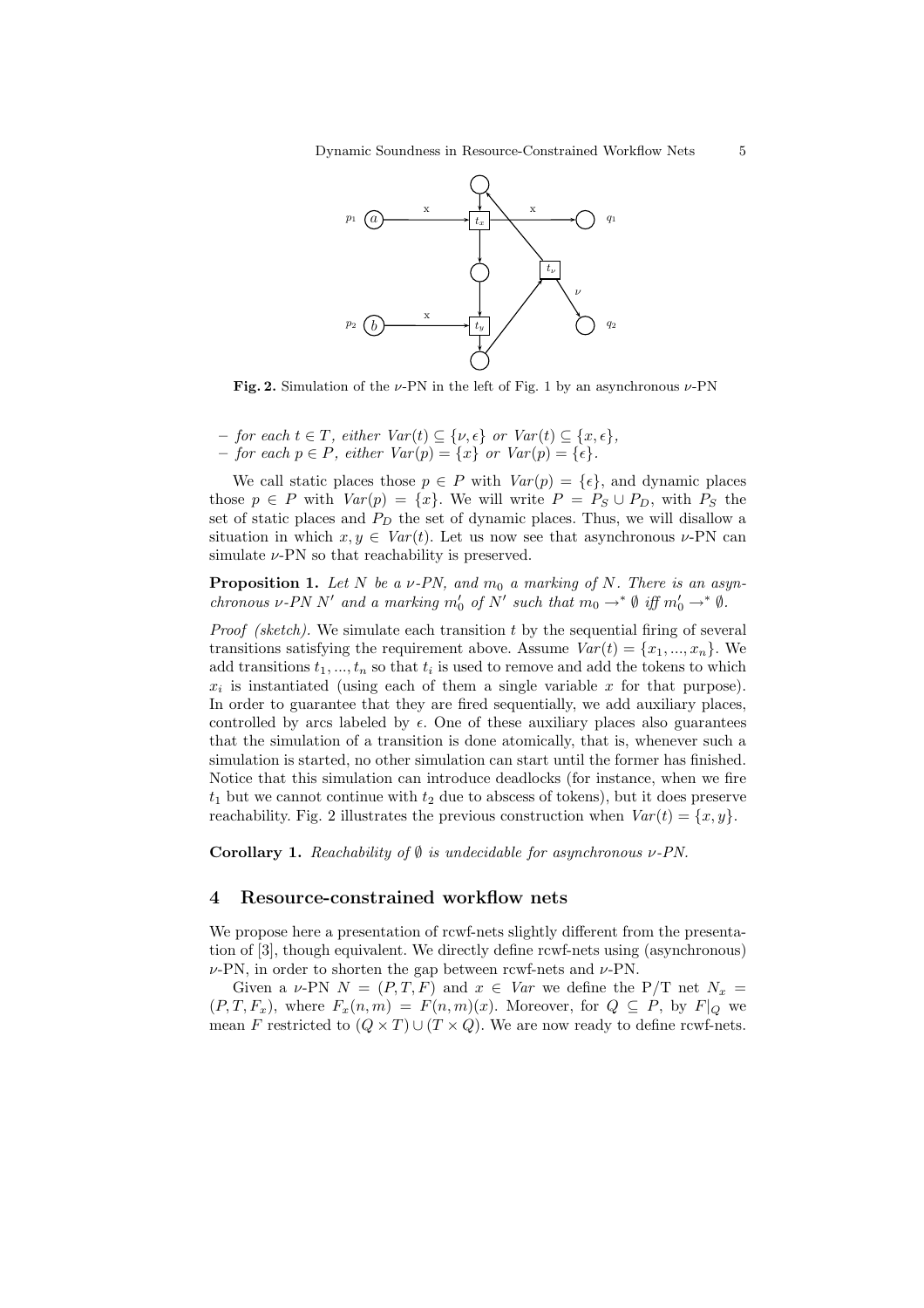Definition 2. *A* resource constrained wf-net *(or rcwf-net) is an asynchronous*  $\nu$ *-PN*  $N = (P, T, F)$  *such that:* 

- for all 
$$
t \in T
$$
,  $\nu \notin Var(t)$ ,  
-  $N_p = (P_D, T, F|_{P_D})_x$  is a wf-net.

 $N_p$  is the P/T net obtained by removing static places, which we call *production net* of N. Then, a rcwf-net is an asynchronous  $\nu$ -PN that does not create new tokens (because the variable  $\nu$  does not label any arc) and such that its production net is a wf-net. In particular, it contains two special places in and out given by the definition of wf-nets. When there is no confusion we will simple refer to these places as in and out, respectively.

**Definition 3.** Let  $N = (P, T, F)$  be a rcwf-net and  $m_0 \in P_S^{\oplus}$ . For any  $k \geq 0$ , we define  $m_0^k$ , as the marking of N given by:

- $-m_0^k(s)$  *contains*  $m_0(s)$  *black tokens, for each*  $s \in P_S$ *,*
- m<sup>k</sup> 0 (in) *contains* k *pairwise different names,*
- $m_0^k(d)$  *is empty for every*  $d \in P_D \setminus \{in\}.$

 $Moreover, for m_0^k$  we define the set of final markings  $\mathcal{M}^k_{out}$  that contain the same k *names in* out*, and empty in the rest of the dynamic places.*

Notice that in the final markings we are not fixing the amount of tokens in static places, unlike in [3, 4].

**Definition 4.** Let  $N = (P, T, F)$  be a rcwf-net and  $m_0 \in P_S^{\oplus}$ . We say N is *dynamically sound for*  $m_0$  *if for each*  $k \geq 0$  *and for each* m *reachable from*  $m_0^k$ , we can reach some marking in  $\mathcal{M}_{out}^k$ .

## 5 Undecidability of dynamic soundness

In this section we prove undecidability of dynamic soundness for rcwf-nets by reducing reachability for asynchronous  $\nu$ -PN, which is undecidable, to it.

For this purpose, given an asynchronous  $\nu$ -PN N, an initial marking  $m_0$  of  $N$  (which we can assume to contain a single token in a given place i), we are going to construct a rcwf-net  $N'$  which is dynamic sound if and only if the empty marking is not reachable from  $m_0$ . Intuitively, the runs of N' will be divided into four steps: In the first step, the net gets ready for the simulation; in the second step, the initial marking  $m_0$  of N is set; the third step simulates N; and finally, the last step is intuitively used to force that  $\emptyset$  is not reachable if and only if N' is dynamically sound.

Let us explain with detail the four steps. In order to control in which step we are in, we consider four static places  $step1$ ,  $step2$ ,  $step3$  and  $step4$ , that will be marked in mutual exclusion. Initially, step1 is marked.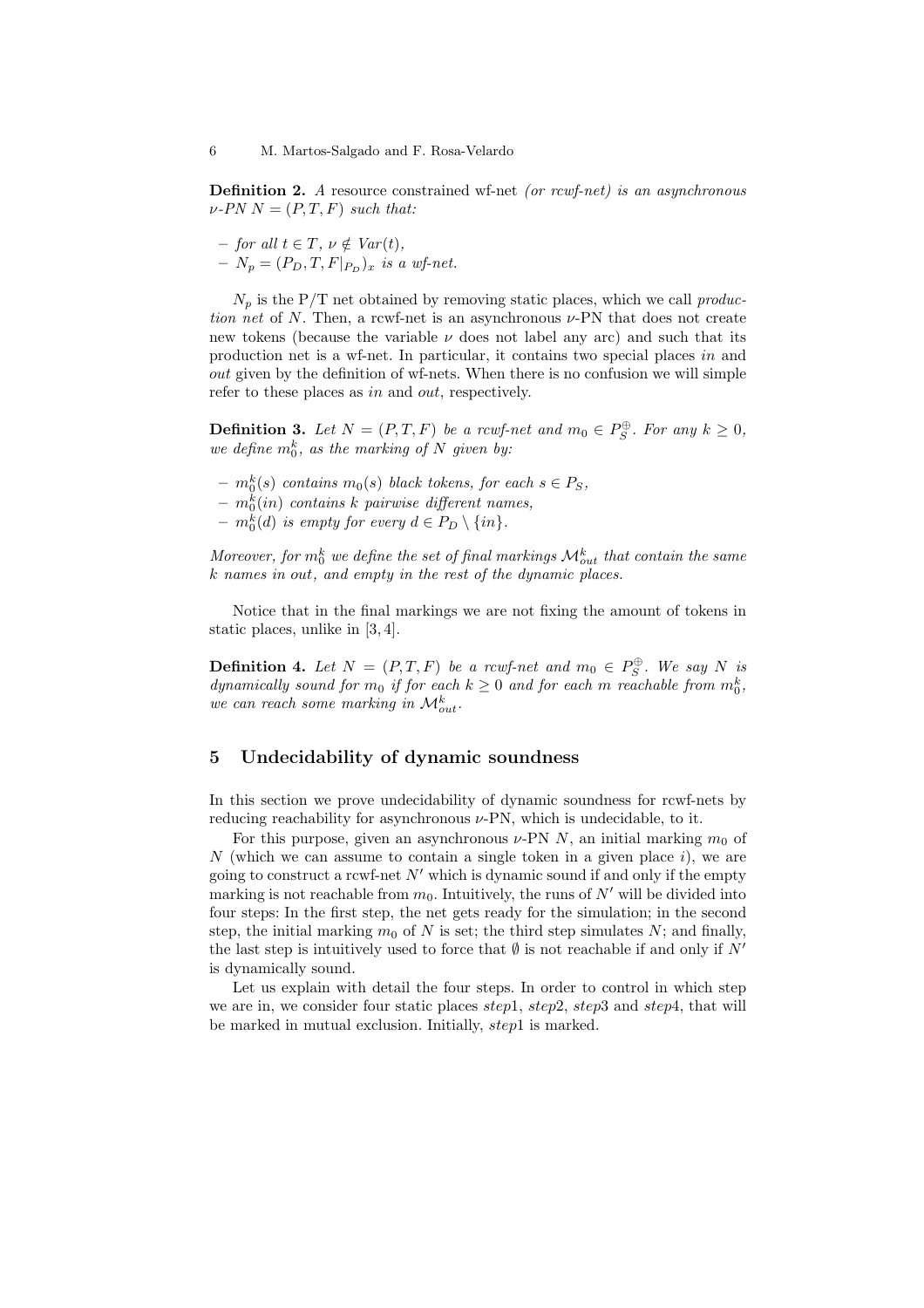

#### 5.1 Step 1: Getting ready

First of all, as we want to build a rcwf-net, we add two special places in and out. We add a transition  $t_{out}$  which can move a token from in to *out*. This transition does not have any other precondition, so that it can be fired in any of the steps.

We will also consider two dynamic places, d and colours. The purpose of d will be explained in the last step. The place *colours* will store all the colours that we will use in the simulation of  $N$ , so that each transition in the construction which takes a token from in, will add it to *colours*. We store all the colours in order to be able to add them to *out* even if  $N$  consume all the tokens of some color. We need the place colours because N could erase some names, but we cannot do this in  $N'$  without being dynamically unsound.

In this first step, a transition  $t_1$  is fired, removing a token from in and adding it to the two dynamic places d and colours. The purpose of placing a token in  $d$  will be explained later, in the last step. It also moves the toke from  $step1$  to step2, thus moving on to the next step.

Finally, we need the firing of  $t_1$  to be "reversible" (for the case in which we have a single name in in). Therefore, we add a new transition  $t_{r1}$  which moves a token from step2 to step1, removes the tokens in colours and d, and adds a token of the same color to out (not to in, since it cannot have incoming arcs). Fig. 3 illustrates the first step.

#### 5.2 Step 2: Setting the initial marking

In order to simulate the behavior of  $N$ , we consider in  $N'$  the set of places of N. In this step we set the initial marking, which consists only of a name in the place of N that we call i. Therefore, we take a token from in and put it both in i and in *colours*. Moreover, we move the token from  $step2$  to  $step3$ .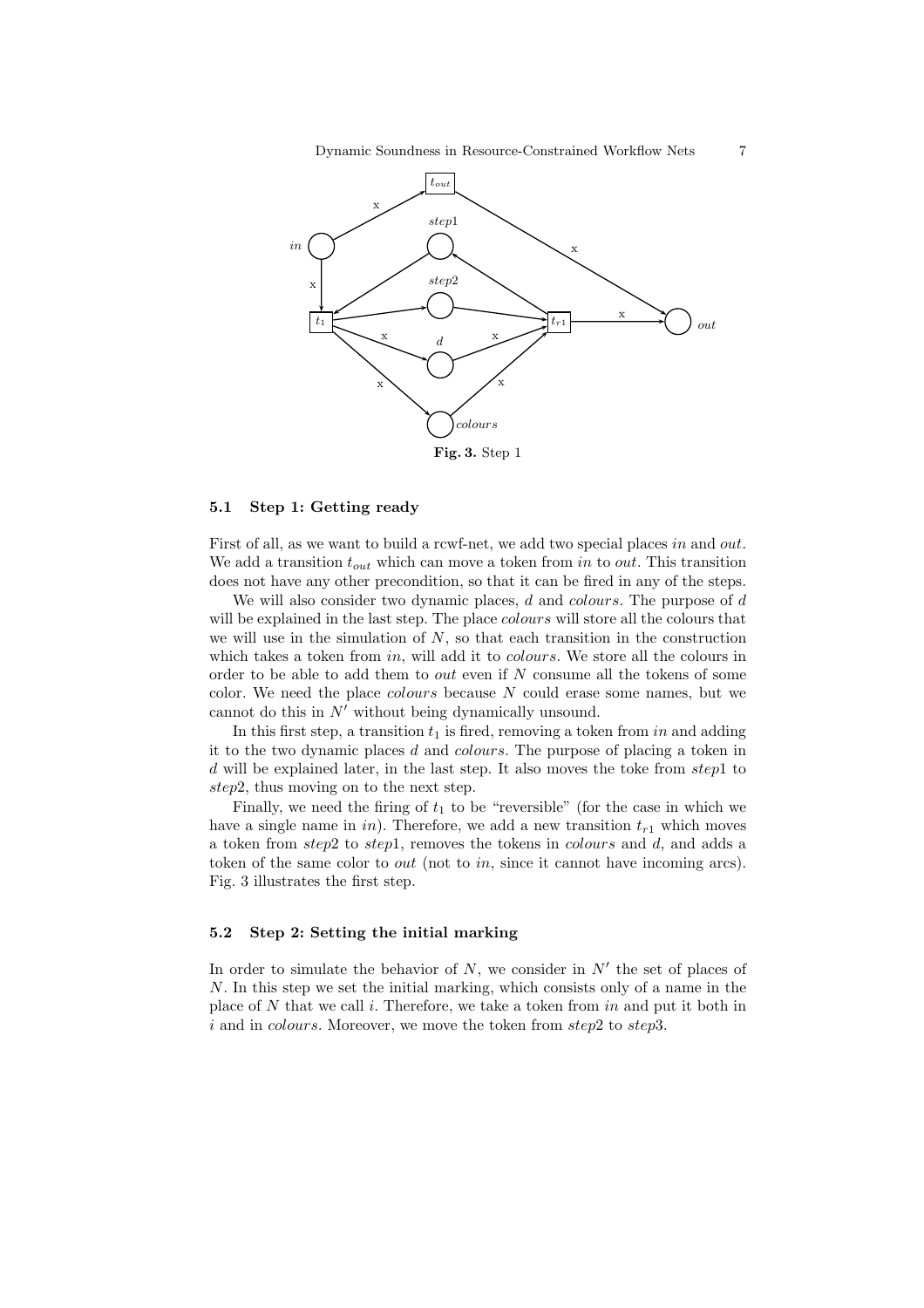

Fig. 4. Step 3

#### 5.3 Step 3: Simulating N

In this step we simulate the behavior of N. Since N is an asynchronous  $\nu$ -PN, it only uses variables x,  $\nu$  and  $\epsilon$ . Since N' is a rcwf-net, we have to simulate the creation of new names without using  $\nu$ . We do it analogously as in the previous steps, by taking from in a name whenever one must be created, and placing it both in *colours* and whatever places pointed by arcs labeled by  $\nu$ . Since all the names contained in the place in are different, this is a correct simulation of the creation of a fresh name.

It may be the case that at some point there are no more tokens in the place in, so that no more name creations can be simulated. Therefore, a run of  $N'$ with k different names in the place in simulates a run of N in which at most  $k$ names are used (actually,  $k - 1$  because of the name that is put in d). Notice that the dynamic soundness has to do with the behavior of a rcwf-net from any initial marking, so that all the behaviors of  $N$  will be considered.

In this step we add *step3* both as precondition and postcondition of any transition in  $N$ , so that transitions in  $N$  can only be fired in this step. At any point, we can fire a transition  $t_3$  that moves the token from step3 to step4, thus finishing the simulation of  $N$ . Moreover, it also puts a black token in a new static place  $q$ , whose purpose we will explain later. Figure 4 shows the simulation of a transition with a  $\nu$ .

#### 5.4 Step 4: Reducing reachability to dynamic soundness

When the fourth step starts, there is a name in  $d$ , a black token in  $step4$  (which will stay there until the end of the execution of  $N'$ ) and in  $q$ , the set of names that have been used along the execution of the rcwf-net is stored in colours and the places of  $N$  are marked with a marking which is reachable in  $N$ .

We add a transition  $t_f$ , which can move all the tokens from *colours* to *out*, and with step4 both as precondition and postcondition, so that it cannot be fired until this step starts.

We want to force  $N'$  to be dynamically unsound whenever  $\emptyset$  is reachable. Since we can move names directly from in to *out*, we need to build a marking from which it is not possible to remove names from places different from *out*.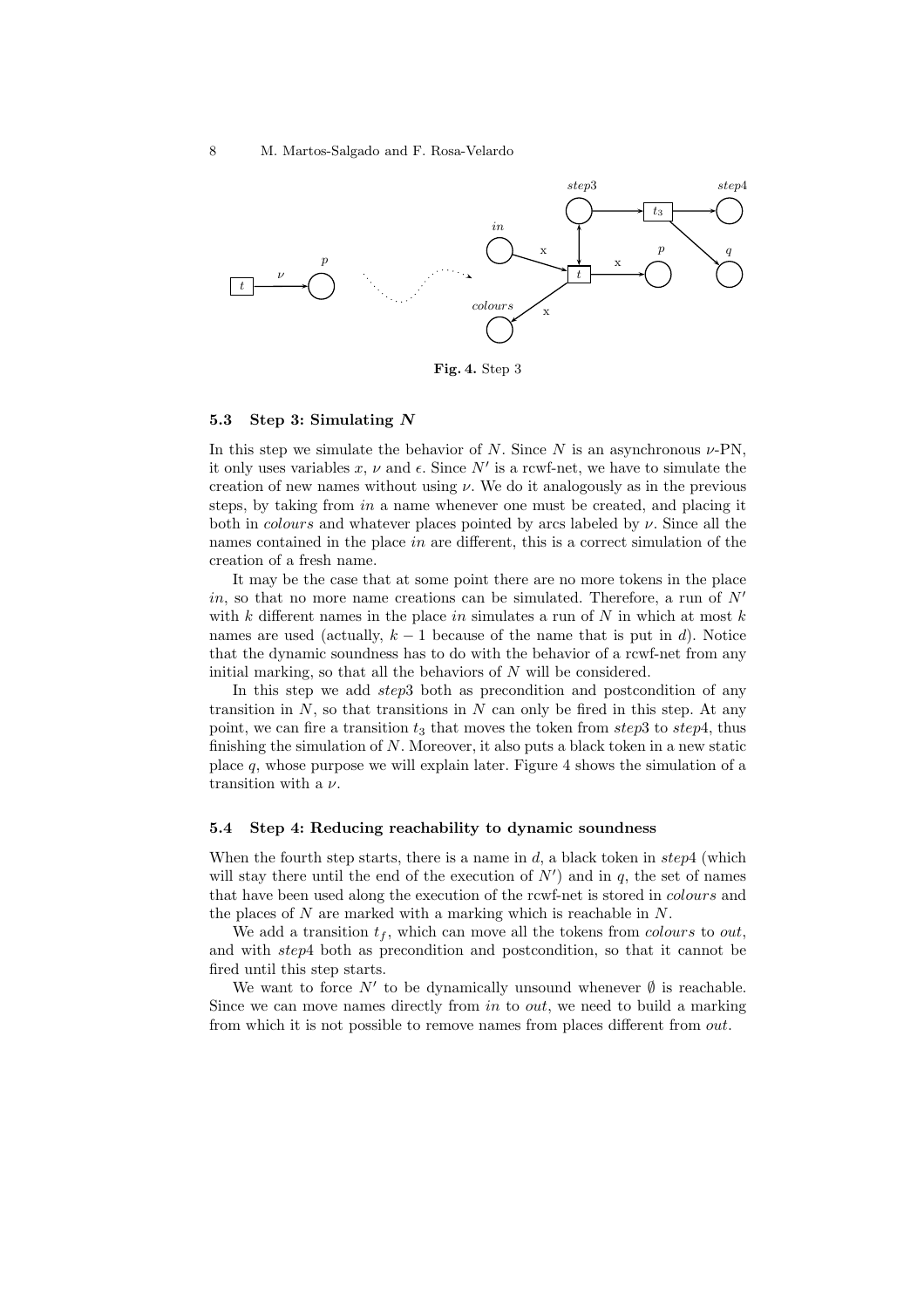

Fig. 5. Step4

We add to  $N'$  a transition  $t_p$  for each place p of N. When q is marked, there is a choice between all the transitions  $t_p$ , each of which removes a token from  $p$ , and puts a black token in a static place *remove*. Intuitively, we are only able to fire some  $t_p$  if the current marking of N is not  $\emptyset$ . Otherwise, if  $t_3$  was fired exactly from  $\emptyset$ , then no transition  $t_p$  can be fired.

If we are able to fire some  $t_p$  then we have a token in *remove*. In that case, we can fire transitions  $r_p$  for each dynamic place p (different from *colours*, in and *out*), that removes a token from  $p$ , and puts the token back to *remove*. Therefore, if remove is marked, we can empty every dynamic place different from *colours*, in and *out*. In particular, the firing of  $r_d$  is the only way to remove the token in d. Figure 5 sketches how the fourth step is performed.

#### 5.5 Undecidability

Now we are ready to prove that the previous construction reduces reachability for asynchronous  $\nu$ -PN to dynamic soundness for rcwf-nets.

**Proposition 2.** *Given a v-PN N with initial marking*  $m_0$ *, the rcwf-net*  $N'$  *built is dynamically sound if and only if*  $\emptyset$  *is not reachable from*  $m_0$  *in* N.

*Proof.* First, let us suppose that  $\emptyset$  is reachable from  $m_0$  in N. Let n be the number of different names created in some run that reaches ∅. If we consider the net N' with  $n+1$  or more instances (that is, with at least  $n+1$  different names in the place in), then we can reach a marking  $m'$  of  $N'$  in which the places of N are unmarked, the names that have been used in the computation are stored in  $colours, d$  is marked by a color and  $step4$  and q are marked with black tokens. From this marking, we cannot fire any of the  $t_p$  transitions, and therefore, we cannot remove the token from q. Therefore, remove cannot be marked, which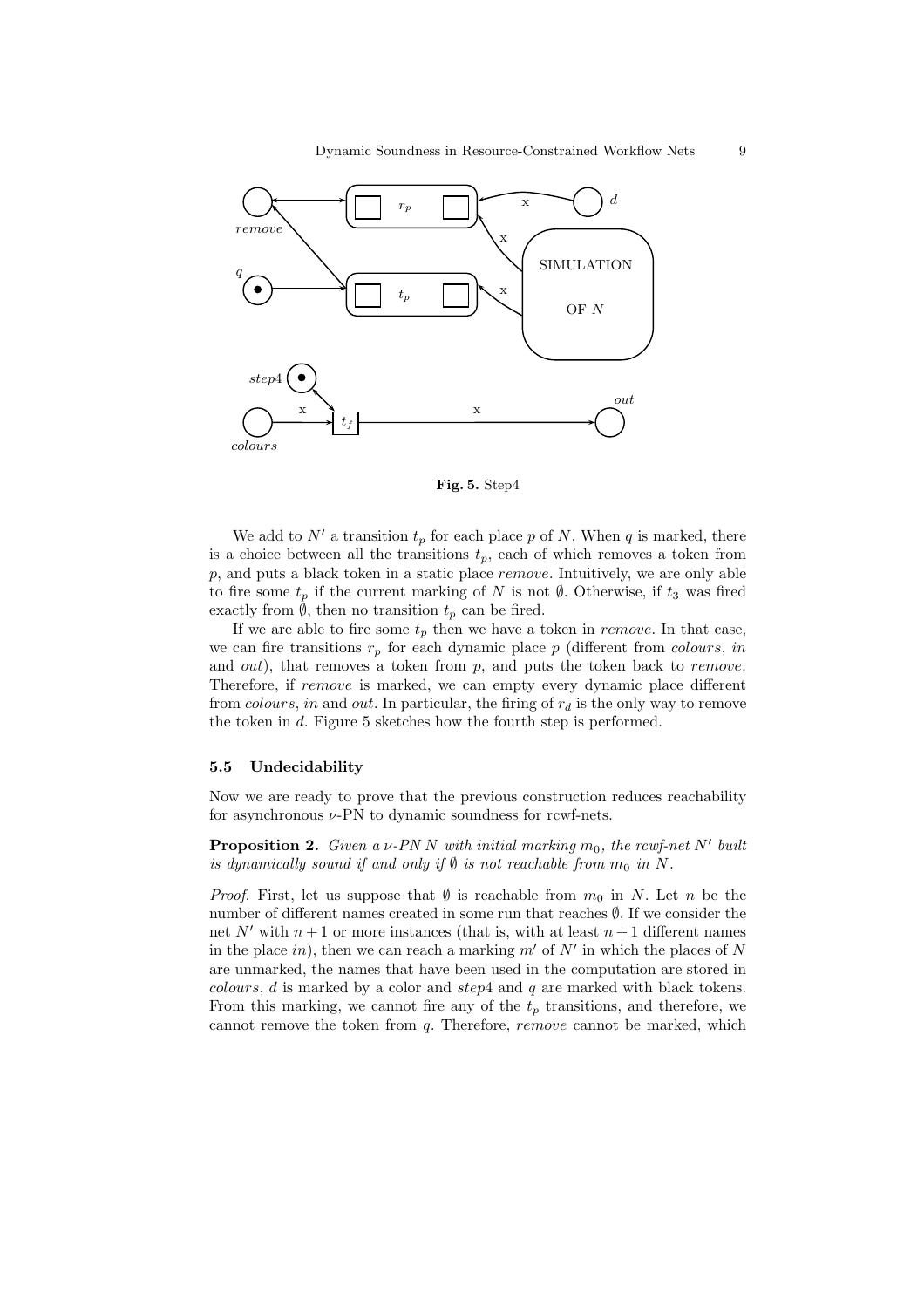is the only way in which the name in  $d$  can be removed. Summing up, from the initial marking with  $n+1$  different names in in we have reached a marking from which we cannot reach a final marking of  $N'$  (that in which the only marked dynamic place is  $out$ ), so that  $N'$  is not dynamically sound.

Conversely, let us suppose that  $\emptyset$  is not reachable. We have to prove that for each  $k \geq 0$  and for each m reachable from  $m_0^k$ , we can reach some marking in  $\mathcal{M}_{out}^k$ . Let us consider several cases, depending on which step the considered marking is in.

- If step1 is marked in m then all the names are either in the place in or in out. Therefore, we can fire  $t_{out}$  repeatedly, transferring all the tokens in in to out, and we are done.
- If step2 is marked in m we can fire  $t_{r1}$ , reaching a marking in which step1 is marked, so we can apply the previous case.
- If step3 is marked in  $m$  we can fire  $t_3$ , reaching a marking in which step4 is marked. We discuss this case next.
- If step4 is marked in m we can fire  $t_f$  repeatedly, putting all the names that have been used by the construction in *out*, thus emptying *colours*. Moreover, we can fire  $t_{out}$  repeatedly, moving all the tokens which remain in in to out. Therefore, all the tokens that initially were set in  $in$ , are set in *out*, so we only have to prove that we can empty the other dynamic places. If step4 is marked then there must be a token in  $q$  or *remove*. If the token is in  $q$ , since  $\emptyset$  is not reachable, there is some name in some place p of N. Therefore, we can fire the transition  $t_p$  from m, reaching a marking in which remove is marked. Finally, if *remove* is marked in  $m$ , we can remove all the tokens from the dynamic places different from colours, in and out, reaching the desired marking.

The previous result proves that reachability of the empty marking in asynchronous  $\nu$ -PN, which is undecidable, can be reduced to dynamic soundness for rcwf-nets. Therefore, we finally obtain the following result:

Corollary 2. *Dynamic soundness is undecidable for rcwf-nets.*

# 6 Decidability of dynamic soundness for a subclass of rcwf-nets

We have proved that dynamic soundness is undecidable in general. However, if we consider more restrictive requirements for our rcwf-nets, dynamic soundness turns decidable. In the literature, several notions of rcwf-nets and soundness have been studied, most of them being more restrictive than our general definition. In particular, in [3] the authors consider wf-nets which satisfy the following condition, which we have not required: for each node  $n$ , there are paths from in to n and from n to *out*. We are going to consider a less restrictive requirement, namely that every transition has some dynamic postcondition. In that case, and considering some very reasonable requirements, dynamic soundness is decidable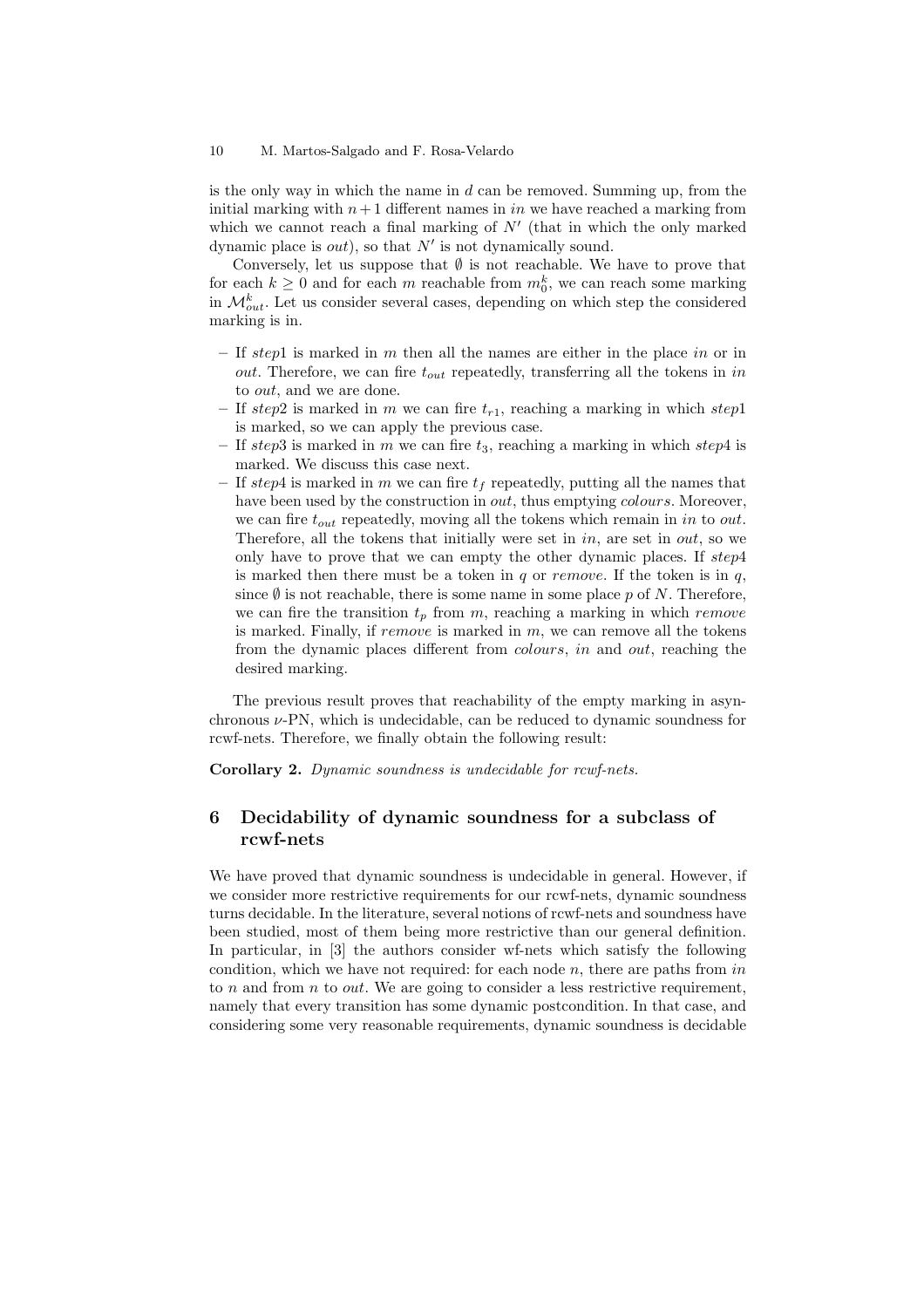even if shared resources can be consumed or created by instances. This reasonable requirement is the following: when a single instance is given arbitrarily many global resources, then it evolves properly. This is equivalent to just removing static places.

Let  $N = (P, T, F)$  be a wf-net. We denote by  $m_{in}$  the marking of N given by  $m_{in}(in) = 1$  and  $m_{in}(p) = 0$  for  $p \neq in$ . Analogously, we define  $m_{out}$  as the marking of N given by  $m_{out}(out) = 1$  and  $m_{out}(p) = 0$  for  $p \neq out$ . A wf-net N is *sound* [2] if for every marking m reachable from  $m_{in}$ ,  $m_{out}$  is reachable from m. We are now ready to define our subclass of rcwf-nets:

**Definition 5.** We say that a rcwf-net  $N = (P, T, F)$  is a proper rcwf-net if the *two following conditions hold:*

- $-$  *for each*  $t \in T$ *,*  $t^{\bullet} \cap P_D \neq \emptyset$ *,*
- *the production net*  $N_p$  *of* N *is sound.*

Intuitively, the behavior of  $N_p$  represents the maximal behavior of each instance of N. In particular, if m is a reachable marking of a rcwf-net N, then the markings of  $N_p$  obtained by projecting m to each of the names in m are all reachable too.

In  $[3, 4]$  other classes more restricted than proper rcwf-nets are defined.<sup>1</sup> However, the previous conditions are enough for our decidability result, and indeed our requirement can be deduced from the conditions required in [3, 4].

**Lemma 1.** *The production net*  $N_p$  *of a proper rcwf-net* N *is bounded.* 

*Proof.* Let us suppose that  $N_p$  is sound and unbounded (assuming the initial marking  $m_0^1$ ). Then, there are markings of  $N_p$ ,  $m_1$ ,  $m_2$ , and  $m_1'$  such that  $m_0^1 \rightarrow^*$  $m_1 \rightarrow^* m_2 = m_1 + m'_1$  with  $m'_1$  non empty. Since  $N_p$  is sound,  $m_1 \rightarrow out$ , so that  $m_2 = m_1 + m'_1 \rightarrow * out + m'_1$ . Again, by soundness of  $N_p$ , it must be the case that  $out + m'_1 \rightarrow * out$ . Since  $out^{\bullet} = \emptyset$ , it must be the case that  $m'_1 \rightarrow * \emptyset$ , but this is not possible because  $N$  is proper (and, in particular, all the transitions of  $N_p$  have postconditions).

Actually, in the proof of decidability of dynamic soundness for proper rcwfnets, we only need that the production net is bounded (and boundedness is decidable for  $P/T$  nets). By the previous result, we know that the production net of a proper rcwf-net is bounded, but even if our rcwf-net is not proper, we can still check whether its production net is bounded, in which case our proof still holds. We reduce dynamic soundness to a home space problem in  $P/T$  nets.

Let us explain intuitively how the construction works. It is similar to a construction used in [4]. Given a proper rcwf-net N, we know that  $N_p$  is bounded. Then, we can consider the state machine associated to the reachability graph of  $N_p$ . More precisely, if m is a reachable marking in  $N_p$ , then we will consider a place also denoted by  $m$ . A token in  $m$  stands for an instance of  $N$  in state  $m$ .

 $1$  E.g., by demanding that there are paths from in to every node, and from every node to out.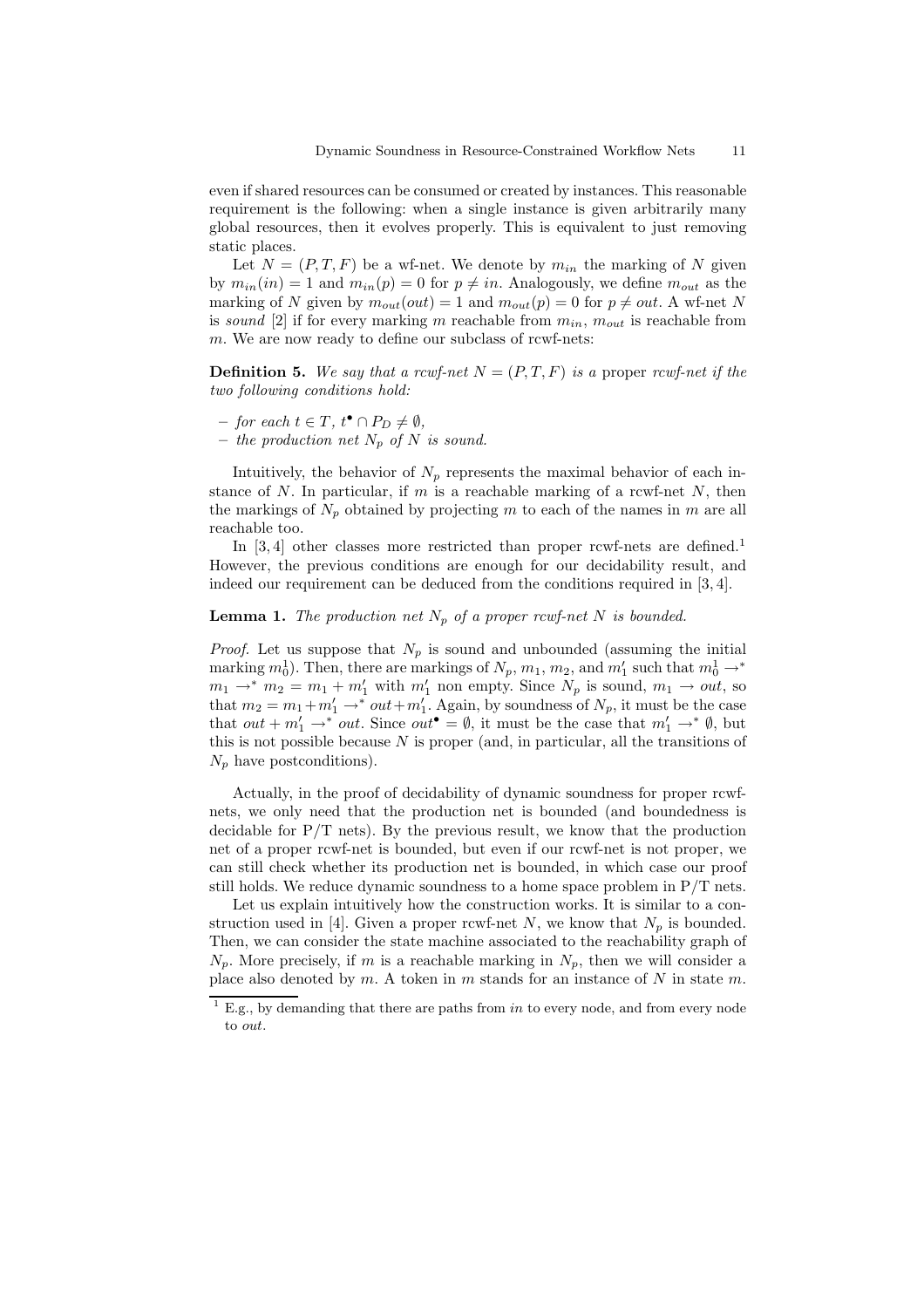

Fig. 6. A proper rcwf-net  $N$ 



Fig. 7.  $N^{tr}$  obtained by applying Def. 6 to N in Fig. 6 (omitting the arcs from  $ok$ )

Notice that this is correct because all the markings reachable in N must be reachable in  $N_p$  (after projecting). So far, it is like in [4]. Moreover, the static places will be considered as places of the new net too, and will be pre/postconditions of the transitions we add, in the same way as they were in the original net.

Finally, we have to consider one more place src in order to set the initial number of instances that we are going to consider for the net. Let us denote by  $\mathcal{R}(N)$  the set of markings reachable in a wf-net net N from  $m_{in}$ . Now we are ready to define the construction which will let us prove the decidability of dynamic soundness.

**Definition 6.** Let  $N = (P, T, F)$  be a proper rcwf-net and  $m_0^s \in P_S^{\oplus}$ . We define *the P/T net*  $N^{tr} = (P^{tr}, T^{tr}, F^{tr})$  *as follows:* 

- $-P^{tr} = P_S \cup \mathcal{R}(N_p) \cup \{src, ok\},\$
- $T^{-}T^{tr} = \{ (m_1, t, m_2) \in \mathcal{R}(N_p) \times T \times \mathcal{R}(N_p) \mid m_1 \stackrel{t}{\rightarrow} m_2 \text{ in } N_p \} \cup \{new, stop\},\$
- F tr *is such that:*
	- $F^{tr}(m_1, (m_1, t, m_2)) = F^{tr}((m_1, t, m_2), m_2) = 1,$
	- $F^{tr}(src, stop) = F^{tr}(stop, ok) = 1,$
	- $F^{tr}(src, new) = F^{tr}(new, src) = F^{tr}(new, in) = 1,$
	- $F^{tr}(ok, (m_1, t, m_2)) = F((m_1, t, m_2), ok) = 1,$
	- If  $s \in P_S$ ,  $F^{tr}((m_1, t, m_2), s) = F(t, s)$  and  $F^{tr}(s, (m_1, t, m_2)) = F(s, t)$ ,
	- $F^{tr}(x, y) = 0$ , otherwise.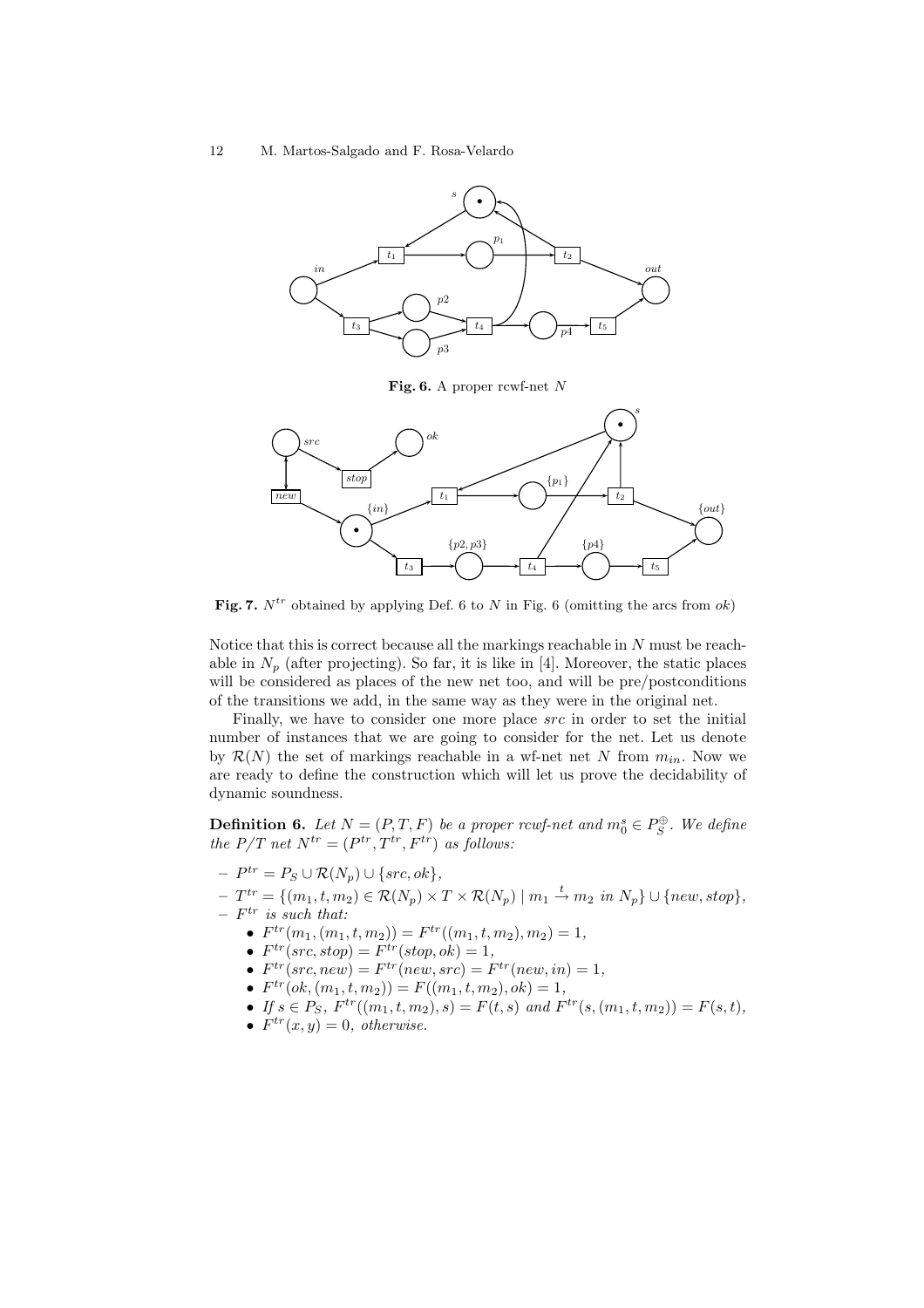The initial marking of  $N^{tr}$  is  $m_0^{tr}$ , given by  $m_0^{tr}(src) = 1$ ,  $m_0^{tr}(m) = 0$  for  $m \in \mathcal{R}(N_p)$  and  $m_0^{tr}(s) = m_0^s(s)$  for  $s \in P_S$ .

Figure 7 shows the previous construction for the net in Fig. 6. Note that  $N^{tr}$  is finite because  $N_p$  is bounded, so that it can be effectively computed. Intuitively,  $N^{tr}$  creates by means of transition new several instances in its initial state, after which if fires  $stop$ , marking place  $ok$ , which is a precondition of the rest of the transitions, so that from then on they can be fired.<sup>2</sup> Each token in a place  $m \in \mathcal{R}(N_n)$  of  $N^{tr}$  represents an instance of N, running concurrently with other instances and sharing the resources in the static places with them. Therefore, the net will simulate runs of as many instances of the original net as times the transition *new* has been fired. Let us define a correspondence between the markings of  $N$  and the markings of  $N^{tr}$ .

**Definition 7.** Given a marking m of N, we define the marking  $m^{tr}$  of  $N^{tr}$ *as follows:*  $m^{tr}(src) = 0$ ,  $m^{tr}(ok) = 1$ ,  $m^{tr}(s) = m(s)(\bullet)$  *for*  $s \in P_S$ , and  $m^{tr}(m') = |\{a \in Id(m) \mid m(p)(a) = m'(p) \,\forall p \in P_D\}|$ , that is, the number of *instances in state* m′ *.*

Notice that all the markings reachable in  $N^{tr}$  with ok marked are of the form  $m<sup>tr</sup>$  for some marking m reachable in N. The following result is trivial by construction of  $N^{tr}$ .

**Lemma 2.**  $m_0^k \rightarrow^* m$  in N if and only if  $m_0^{tr} \stackrel{new^k \cdot stop}{\longrightarrow} (m_0^k)^{tr} \rightarrow^* m^{tr}$ . More*over, all the computations in*  $N^{tr}$  *start by firing new*  $k \geq 0$  *times, possibly followed by stop, in which case*  $(m_0^k)^{tr}$  *is reached.* 

Finally, we are ready to prove that this construction reduces the dynamic soundness problem for proper rcwf-nets to the home space problem for P/T nets. We denote by  $e_p$  the marking given by  $e_p(p) = 1$  and  $e_p(q) = 0$  for  $p \neq q$ .

Proposition 3. *Let* N *be a proper rcwf-net.* N *is dynamically sound if and only if the linear set*  $\mathcal L$  *generated by*  $\{out\} \cup \{e_s \mid s \in P_S\}$  *is a home space for*  $N^{tr}$ *.* 

*Proof.* We start by remarking that  $\mathcal{L}$  contains markings with any number of tokens in out and in static places, and empty elsewhere. Notice also that each transition different from *new* and *stop* has exactly one precondition in  $\mathcal{R}(N_p)$ and one postcondition in  $\mathcal{R}(N_p)$ . Therefore, after the firing of stop, the total number of tokens in places in  $\mathcal{R}(N_p)$  remains constant. Therefore, if new is fired k times and a marking in  $\mathcal L$  is reached, then necessarily this marking has k tokens in *out*. Finally, notice that  $m \in M_{out}^k$  iff  $m^{tr} \in \mathcal{L}$  and it contains exactly k tokens in out.

Let us first suppose that N is not dynamically sound. Then, there is a  $k > 0$ and a marking m reachable from  $m_0^k$  from which no marking in  $\mathcal{M}^k_{out}$  is reachable. By Lemma 2, the marking  $m^{tr}$  is reachable after firing new k times. Then, from

 $2$  Actually, the construction still works without place  $ok$ , though it simplifies the forthcoming explanations.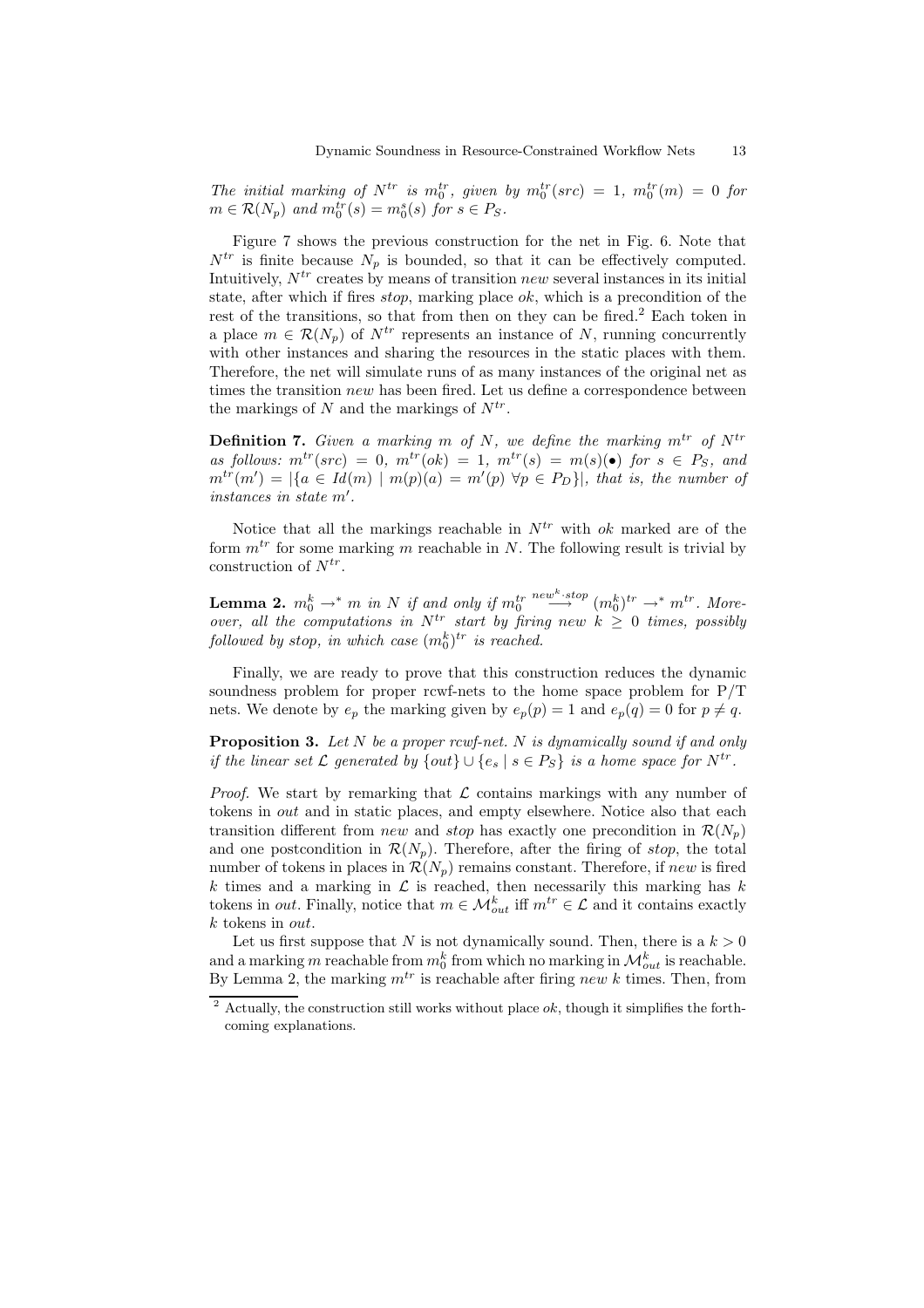$m<sup>tr</sup>$  no marking in  $\mathcal L$  can be reached. Indeed, if some marking  $m<sup>tr</sup>$  in  $\mathcal L$  is reached from  $m^{tr}$  it has necessarily k tokens in *out* and again by Lemma 2,  $m' \in M_{out}^k$ is reached in N, contradicting our first hypothesis. Then,  $\mathcal L$  is not a home space and we conclude this implication.

Reciprocally, let us assume that  $\mathcal L$  is not a home space. Then, there is a reachable marking of  $N^{tr}$  from which no marking of  $\mathcal L$  can be reached. Let us suppose that this marking is of the form  $m<sup>tr</sup>$  (otherwise, we consider the marking obtained after firing stop, and no marking of  $\mathcal L$  can be reached from it). Let us suppose that there are k tokens in places in  $\mathcal{R}(N_p)$  in  $m^{tr}$ . Then, by Lemma 2 and the previous remarks (analogously to the previous case) no marking in  $\mathcal{M}^k_{out}$ can be reached from  $m$ , so that  $N$  is not dynamically sound.

Finally, as the home space problem is decidable for linear sets of markings of  $P/T$  nets [9], we obtain the following result:

Corollary 3. *Dynamic soundness for proper rcwf-nets is decidable.*

# 7 Conclusions and future work

In this paper we have continued the study of concurrent workflow processes that share some global resources, first studied in [3] and more recently in [4]. In particular, we consider resource-constrained workflow nets in which each instance is allowed to consume or create new resources.

We have first established the undecidability of dynamic soundness for rcwfnets when the use of resources is unrestricted, so that each instance is allowed to terminate a run having consumed or created global resources. Such result is achieved by means of an alternative presentation of rcwf-nets which is closer to  $\nu$ -PN. More precisely, we have defined a subclass of  $\nu$ -PN in which processes can only interact asynchronously with each other via a global shared memory, thus bringing together  $\nu$ -PN and rcwf-nets. We have then seen that the undecidability of the reachability problem for  $\nu$ -PN can be transferred to its asynchronous subclass. Although we have focused on reachability, we claim that most undecidability results can also be transfered, so that both classes are essentially equivalent. Then we have reduced this reachability problem to dynamic soundness of rcwf-nets. This reduction is not at all trivial, even though the alternative presentation of rcwf-nets eases the simulation of  $\nu$ -PN by means of them (third step of the reduction).

Then we have considered a subproblem of the latter. In the first place, we assume that each instance is sound when it is given infinitely many resources (which amounts to saying that its behavior is not restricted by global resources). Moreover, we assume a technical condition, which is weaker than the standard "path property", that intuitively meas that all transitions are significant in the completion of the task. Under these hypotheses, we prove that dynamic soundness is decidable, by reducing it to a home space problem for a linear set of home markings, which is decidable.